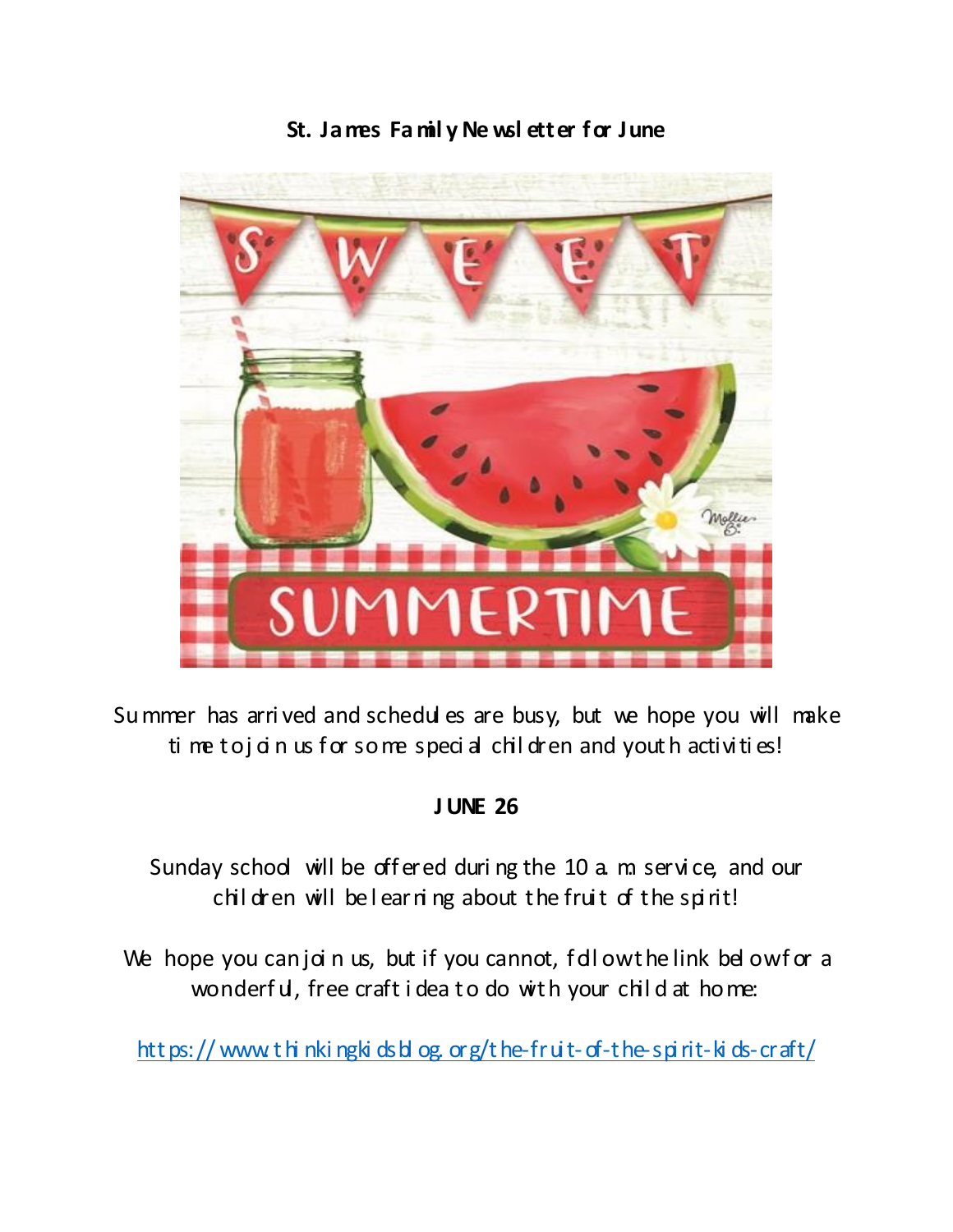## **Save those Dates!**



## **Jul y 11- 15**

We will continue our tradition of j d ring efforts with our friends at United **Met hodi st of Loui sa for Vacati on Bi bl e School thi s summer.**



### Sunday, July 17

Sunday School during the 10:00 a m service for our youngest chil dren AND a speci al lesson for  $2^{nd}$  -5<sup>h</sup> graders and ice crea mfor all following the service.